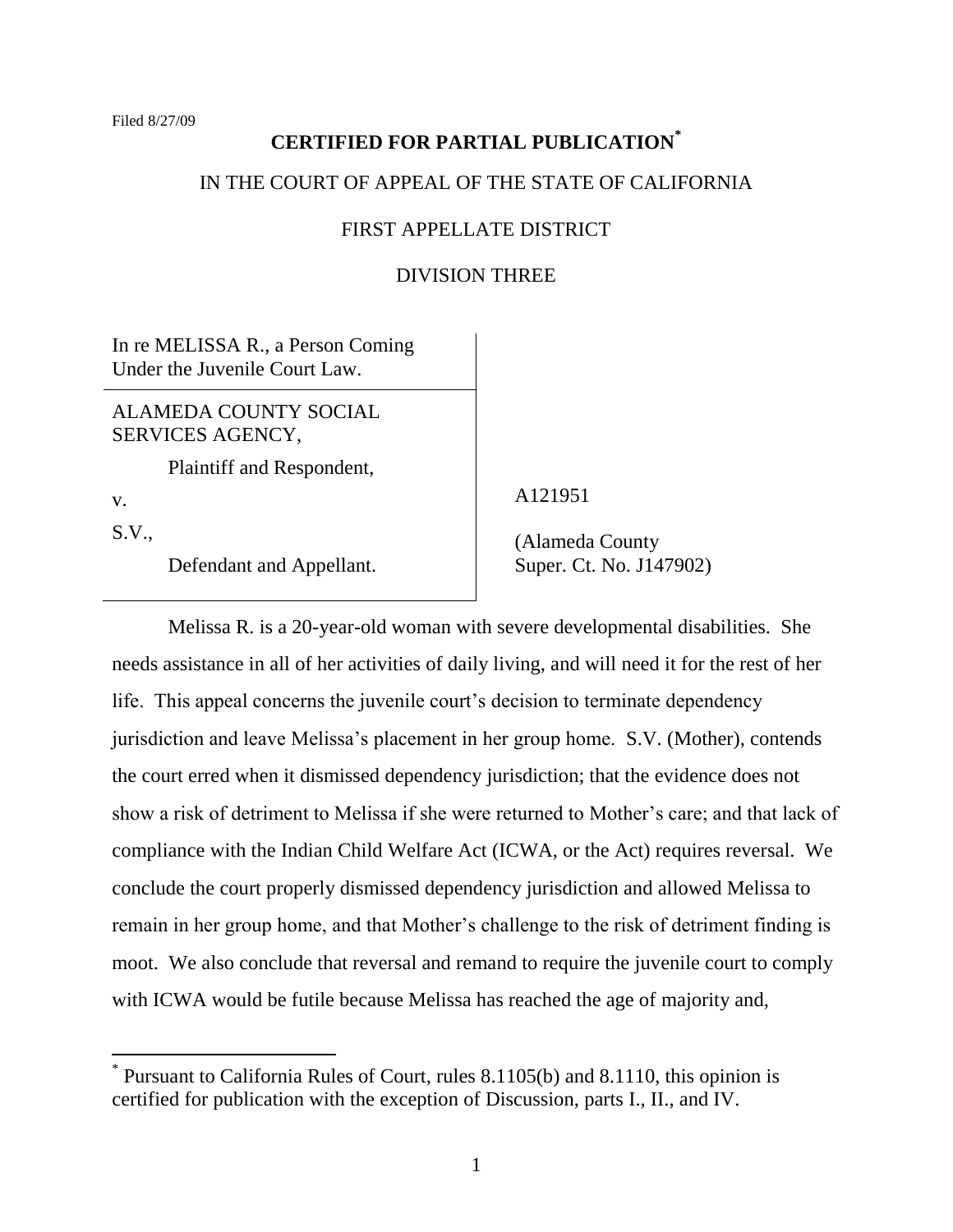therefore, is not an "Indian child" within the meaning of the Act. We therefore affirm the juvenile court orders.

#### **BACKGROUND**

#### *Prior Dependencies*

Melissa was born in June 1989 with a congenital chromosomal anomaly that has severely retarded her development.**<sup>1</sup>** Her medical problems included cerebral palsy, limited mobility, mental retardation and a cleft palate.

Mother's inability to care for her daughter first resulted in intervention by the Alameda County Social Services Agency (the Agency) in October 1989. After a period of time in the care of her maternal grandmother, the trial court returned Melissa to Mother's custody and retained jurisdiction. The dependency case was dismissed in November 1990. Although Melissa was developmentally delayed and had not yet begun to walk, she appeared to be healthy and thriving.

The second dependency case was initiated in January 1995, after police found cocaine and drug paraphernalia in Mother"s home. The home was filthy and her children were undernourished and suffering from neglect. Both children were placed in a regional center of the east bay (Regional Center) community care facility.

Mother suffers from an organic mental disorder and mild mental retardation, and has a lengthy history of substance abuse. Her initial compliance with drug treatment programs and drug testing was sporadic. But by December 1995, her case manager believed Mother was clean and sober.

After the children appeared to deteriorate while in Mother"s care for overnight visits, it was recommended that she needed supervision and assistance in child rearing. In December 1996, the Agency recommended that the children be returned to Mother with extensive family maintenance services. Mother completed her reunification plan "in spirit as well as in form" and attended outpatient drug treatment and therapy even after it

**<sup>1</sup>** Melissa has an older brother, David, born in May of 1984, who also suffers from chromosomal anomalies and has extensive developmental and medical needs.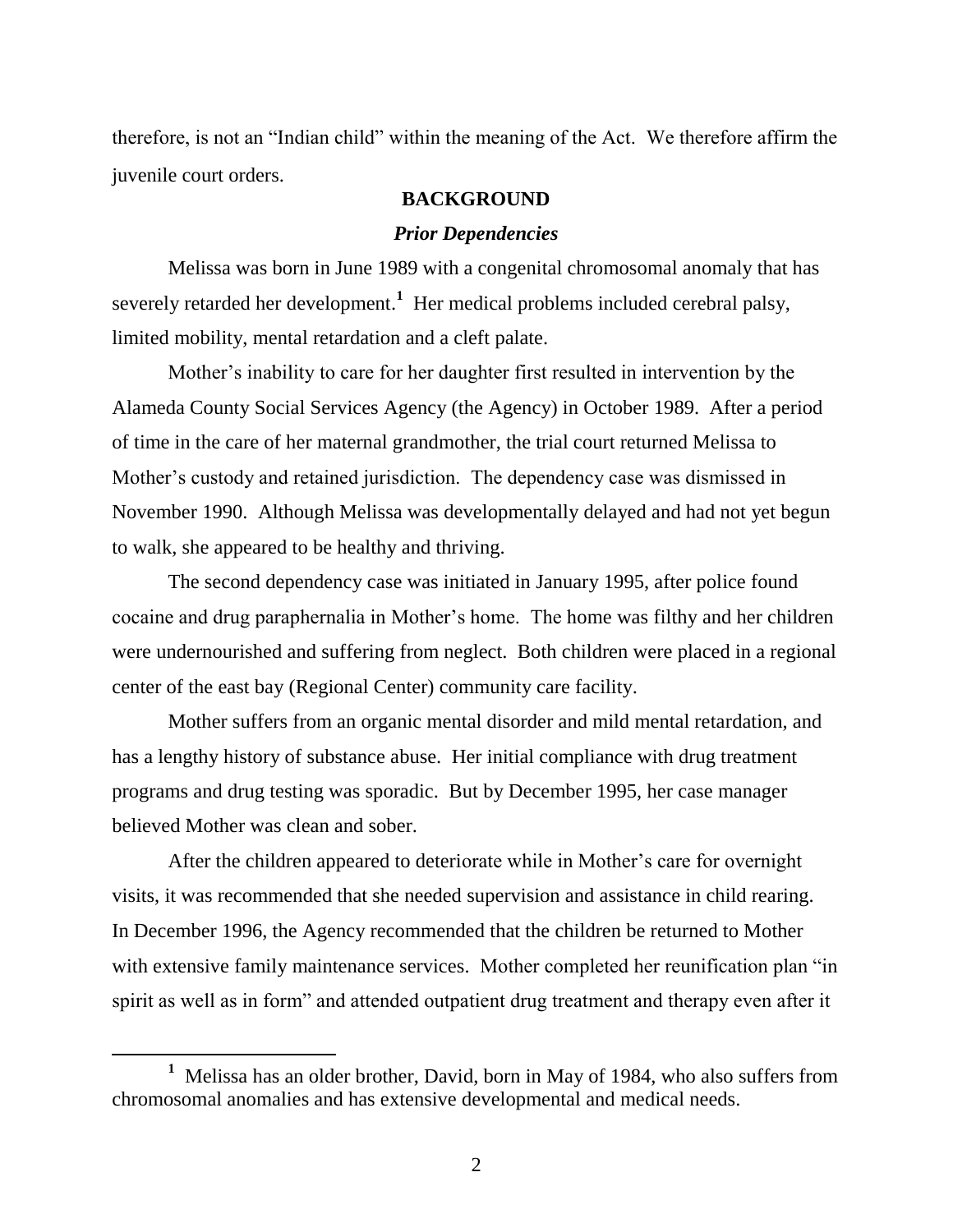was no longer required. The dependency case was dismissed in May 1997, when the Agency reported that Mother"s parenting skills were excellent and the risk to the children was substantially reduced.

## *The April 2006 Detention*

The case before this court began when Melissa was 16 years old, and Mother was arrested for driving a stolen car. Police found Melissa and her brother in a trailer towed by the car Mother was driving. Melissa was non-verbal and unable to walk or stand for long periods of time.

The detention report recounted Melissa"s long history of abuse and neglect. In November 2005, Melissa"s maternal grandmother reported that Mother and the children had moved in with her and that Mother left the children with her for weeks at a time without providing money or food for their care. She said Melissa could neither walk, speak nor use the toilet by herself. Melissa"s maternal aunt reported that she kicked Mother out of her home several months earlier because Mother was using drugs and her boyfriend was a drug dealer. The aunt said Mother did not take good care of the children.

Although Melissa"s maternal grandmother had cared for Melissa for much of her life, she was too ill to do so when this case began. Melissa was placed in a group home and when she arrived she appeared to have been grossly neglected. Melissa did not communicate at all. She slept during the day and was up all night. She cried for no reason and sat with her hands behind her back all day. The home staff was required to help with her activities of daily living, including bathing, toileting, dressing and eating. Although she was able to walk, she would not get up unless prompted and tired easily. She also would persistently bite her hands and wrists. Melissa seemed to lack stimulation at home. Her school attendance was sporadic, and she had not gone to school for almost a year before this dependency.

Family members reported that Mother had a substance abuse problem, but she denied that she used drugs. She said she was arrested because she bought a stolen car from a friend. She lived in maternal grandmother"s trailer, and said she could not enroll Melissa in school because her name was not on grandmother's lease.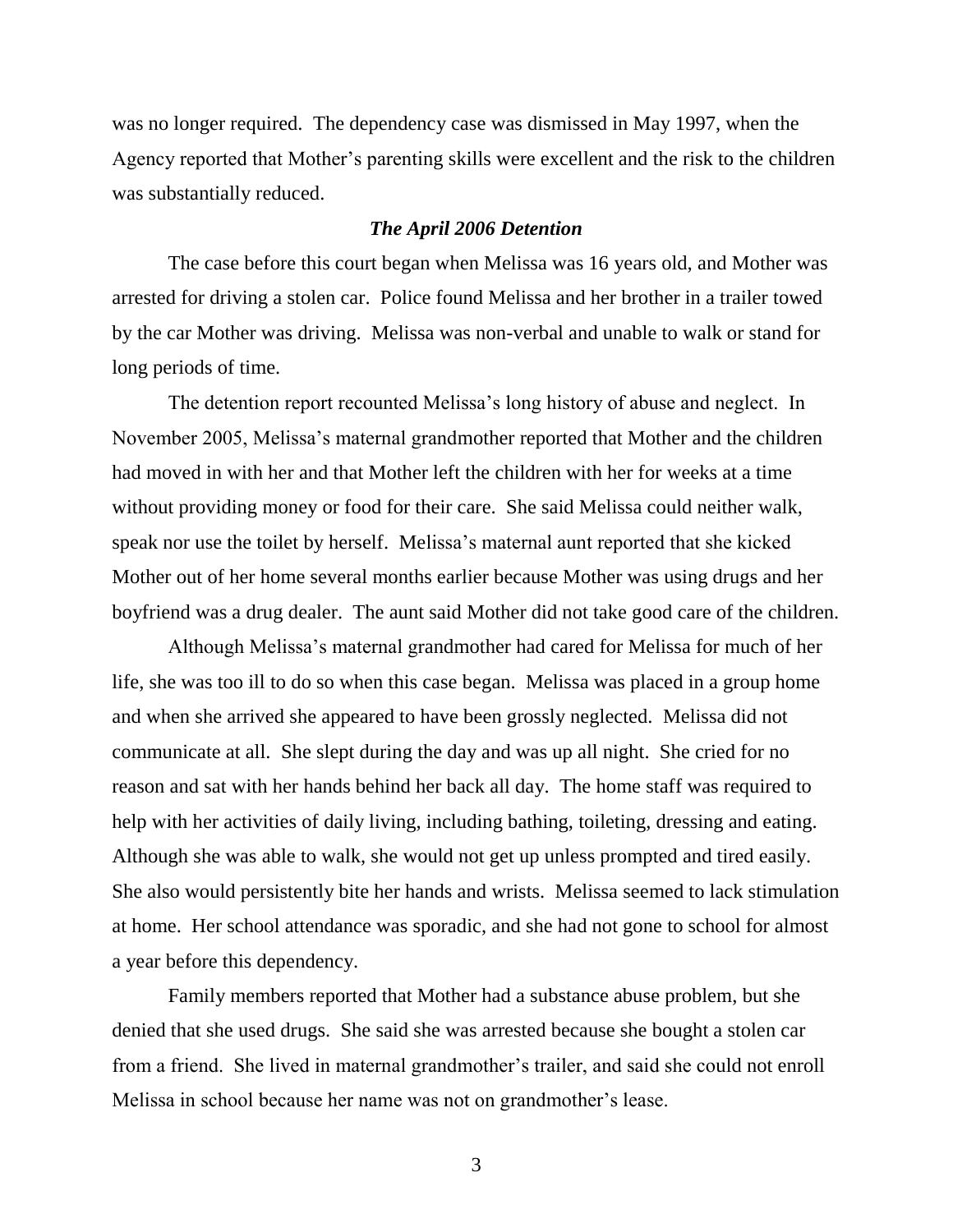The juvenile court sustained jurisdiction under Welfare and Institutions Code**<sup>2</sup>** section 300, subdivisions (b) and (g), and ordered the Agency to provide Mother with reunification services.

#### *October 2006—Six-Month Review*

The six-month review report recommended that Melissa remain a dependent of the juvenile court. Mother enrolled in a transitional treatment program when she was released from jail in April 2006, but she left the program after several weeks without completing it. She had not cooperated with drug or alcohol testing and was homeless. During this period she falsely reported to Melissa's school, social workers and police that Melissa had been kidnapped. Mother cooperated in setting up regular visitation with Melissa, but her disruptive behavior limited those supervised visits.

Melissa showed significant improvement. She was doing well in her high school transitional program. Her self-mutilating behavior decreased and she was learning how to eat solid foods. The group home operator said there would be a high degree of risk to Melissa if she were to reunify with her mother.

Although Mother was given notice of the six-month review hearing, she did not appear. The court found that Mother had made partial progress toward alleviating the causes for Melissa"s placement and ordered continued reunification services.

## *March/April 2007—12-Month Review*

By March 2007, Mother had complied with her case plan to the best of her ability. She was enrolled in an outpatient treatment program, cooperating with drug testing, receiving one-on-one therapy, and attending parenting classes. But several of her drug test results were positive for cocaine and methamphetamine. Mother told her social worker she had located housing, but could not remember the address. She consistently visited with Melissa each month and cooperated with the social worker and group home staff. Visits appeared to be going well. Her supervising case manager said Mother was a

<sup>&</sup>lt;sup>2</sup> All further statutory references are to the Welfare and Institutions Code unless otherwise indicated.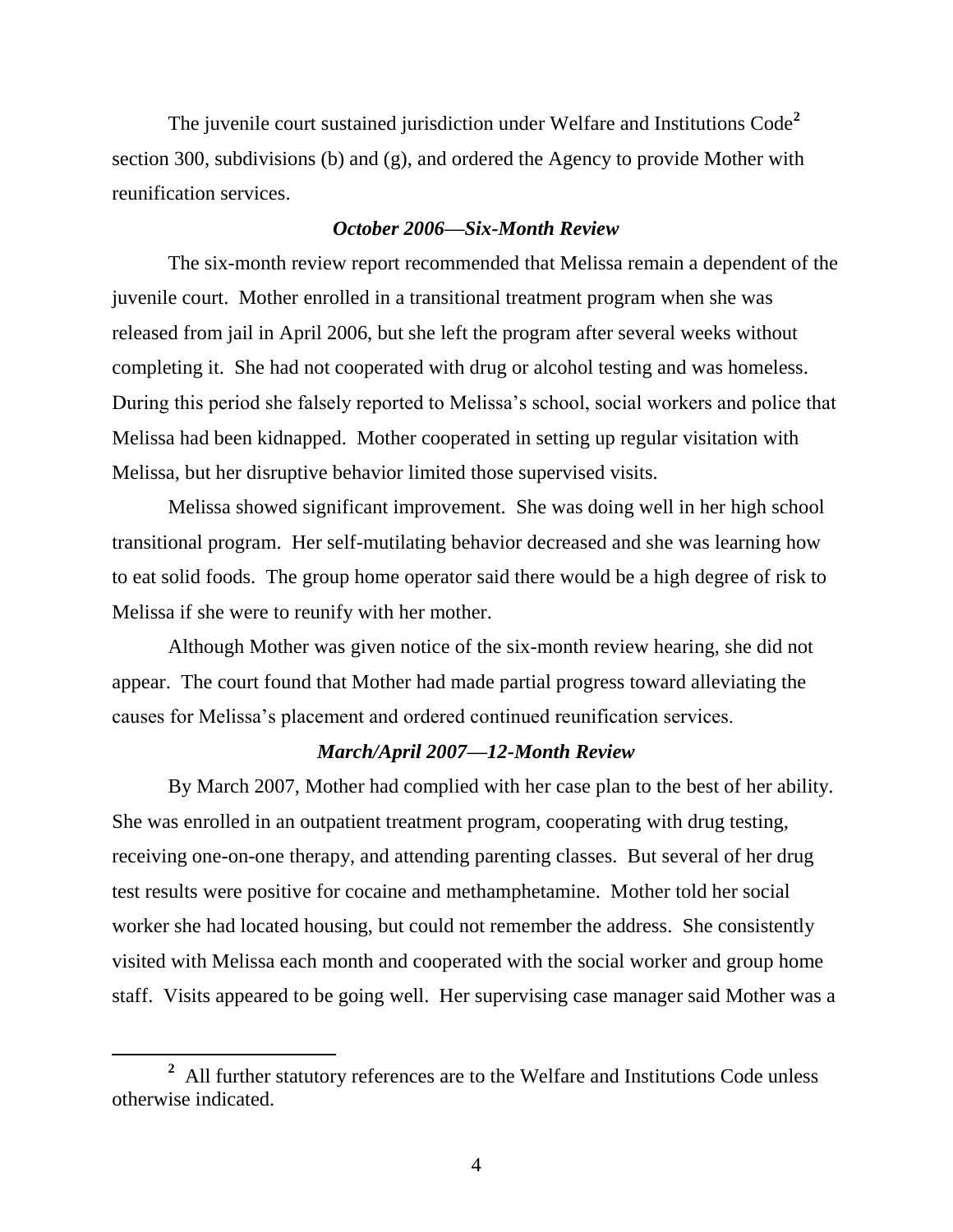"wonderful person," but that her "somewhat condescending behavior and ongoing unresolved mental health concerns and addiction continue to present concerns regarding [Mother's] ability to provide appropriate care to a child with special needs."

Melissa had improved physically and emotionally over the previous months. The Agency still believed that returning Melissa to Mother's care would place her at risk. The court found that Mother had made no progress, continued Melissa as a dependent child of the court, and extended reunification services for six more months.

## *September 2007—18-Month Review*

Melissa turned 18 in June 2007. In August 2007, the Agency sought a 60-day continuance of the 18-month review in order to arrange an appropriate transition plan for Melissa. Mother wanted Melissa returned to her custody. Mother was still enrolled in her outpatient treatment program and had worked closely with her counselor on the issues leading to Melissa"s removal. She had obtained housing at the Paradise Trailer Court in San Leandro; attended substance abuse sessions, parenting classes and therapy; visited monthly with Melissa; and "made herself available to work with the Regional Center as it relates to services for her daughter." Mother's drug tests were negative, but the agency had not yet received test results for June and July 2007.

Melissa still could not care for herself and needed help to eat, dress, bathe, use the toilet and perform other basic activities. She communicated through facial expressions, gestures, posture and behavior, and she was making some progress towards expressing her wishes and feelings, albeit without speaking. She was also making excellent progress toward eating without being prompted to chew or having her food cut up for her. She showed more interest in toys and objects. Her self-injurious behavior had decreased. Melissa was beginning to enjoy walks, visits to parks and restaurants, and other group activities. She usually seemed content in the group home environment and was generally in a pleasant mood. Melissa was showing significant improvement at Liberty High School and adjusting well with her classmates.

The Regional Center and La Familia Counseling Services opposed Melissa"s return to Mother. La Familia was concerned that Mother would have difficulty working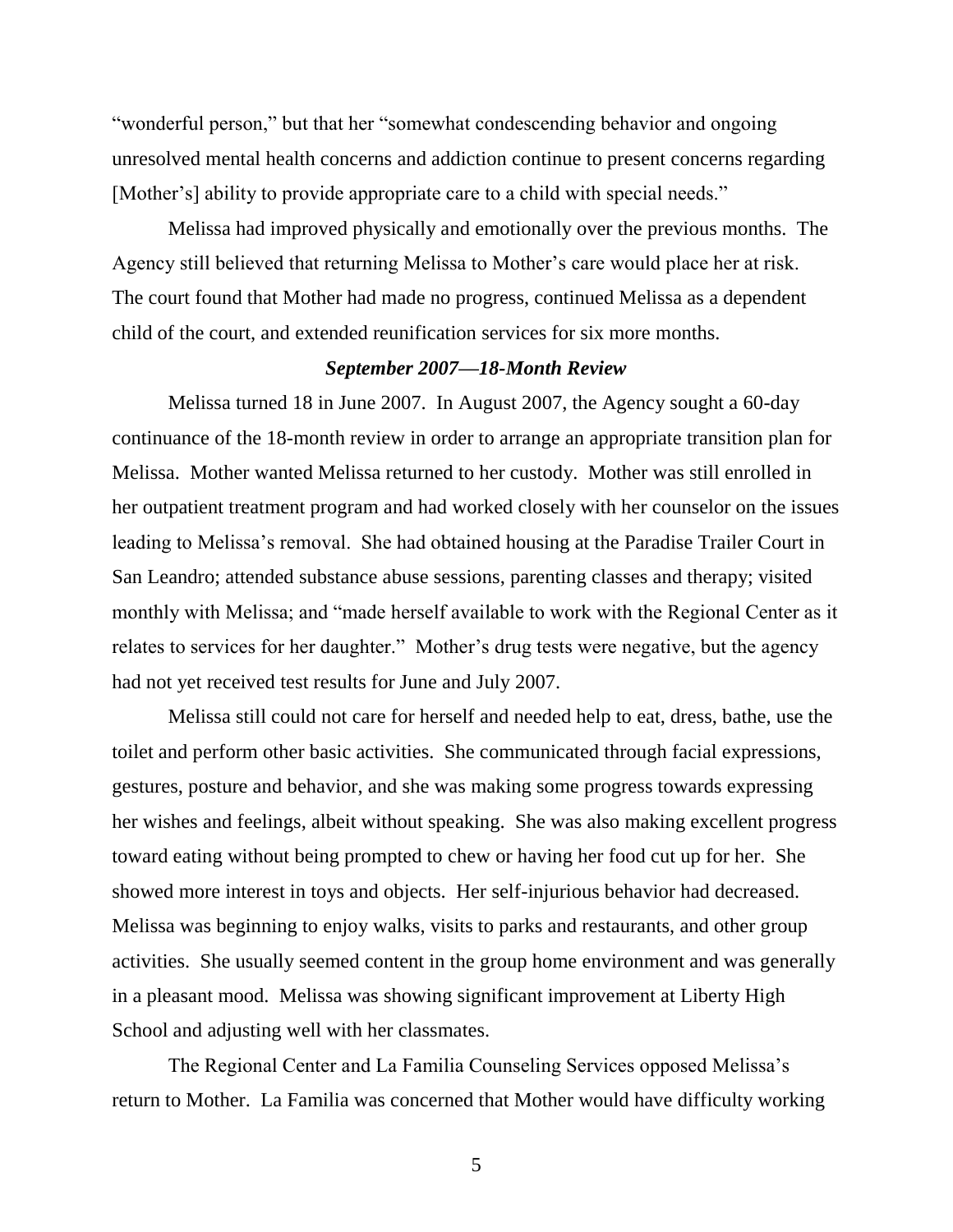with the supportive system it developed for Melissa. The staff at Melissa's group home felt that out-of-home placement remained the best option for her. The Agency also believed such placement was the best option because of Melissa"s level of need, but that placement in Mother"s home would be possible if Mother were to consistently use the services offered by the Regional Center. If she did not, however, the Agency was concerned that Mother would be overwhelmed by Melissa"s special needs. The Agency recommended dismissal of the dependency because Melissa was 18 years old, with a permanent living arrangement in her group home.

The parties submitted on the Agency"s report. The court ordered a permanent plan for Melissa that continued her placement at the Avalon Group Home with the goal of her emancipation and identification of a long-term mentor. A contested hearing was set to address Melissa"s placement before the dependency action was to be dismissed.

## *November 2007 and January 2008 Interim Review Reports*

On November 15, 2007, the Agency filed a new report recommending that the court set aside the permanent plan for Melissa"s out-of-home placement and instead order placement in Mother"s home and dismiss the dependency. The Agency requested that La Familia Counseling Services provide services to Mother so that Melissa could be returned home, but it turned out that Mother was ineligible for such services because Melissa had reached adulthood and was living in a group home. Melissa"s Regional Center case manager also felt that Mother was not ready to care for Melissa and that it was best for Melissa to remain where she was.

Since September 2007, Melissa had unsupervised weekend visits in Mother"s home. Mother provided for Melissa's basic needs during the visits and they appeared happy together. Mother was in the process of completing a parenting evaluation and was still participating in her outpatient treatment program.

The court referred the parties to mediation. Mother was cooperative and attended. When the Agency filed its next interim report in January 2008, it again recommended that Melissa be returned to Mother. The social worker observed a home visit and reported that Mother"s home was organized and small but adequate. Mother and Melissa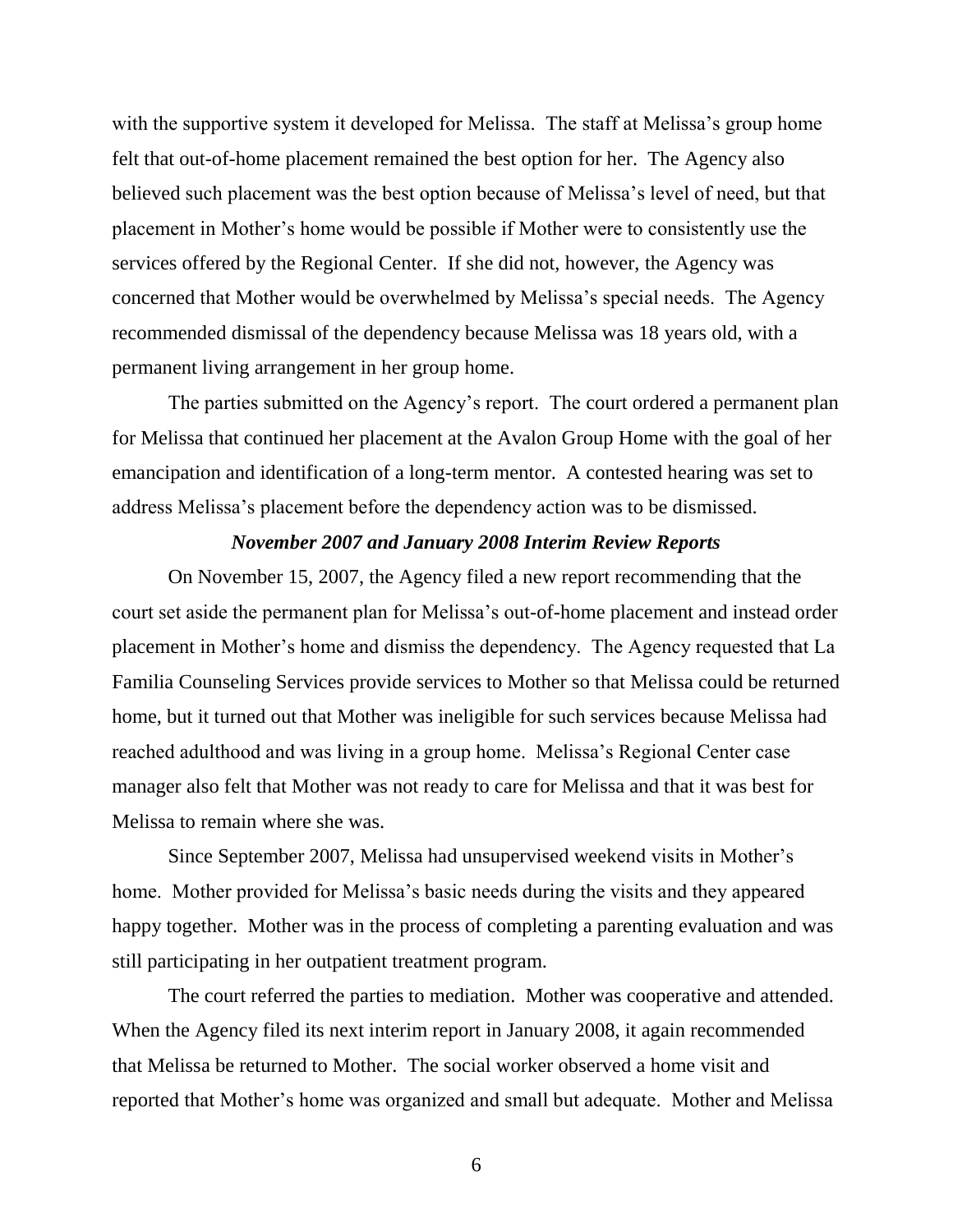appeared to be comfortable and happy with each other. Melissa spent two weeks at Mother's home over her winter school break and there were no reports of problems. However, Mother"s drug tests were problematic. In September 2007, Mother tested positive for benzodiazepines and gave a number of diluted tests. Between October 2006 and February 2007, she tested positive once for methamphetamine and several times for cocaine.

Melissa"s attorney opposed the Agency"s recommendation that she be returned to Mother and asked the court to dismiss the dependency. She argued that Mother had no legal right to custody because Melissa had reached majority, and Melissa"s adult placement was determined by the Lanterman Developmental Disabilities Services Act. (§ 4500 et seq. (the Lanterman Act).) Counsel argued it would be detrimental to return Melissa to her mother"s custody. Melissa was "thriving in an excellent group home for similarly situated young disabled adults. She is in an excellent school environment at Liberty Transition High School and she participates in many home and community-based leisure and recreational activities with her peers." She had made significant progress towards being social, feeding herself and playing with toys. She appeared to enjoy her visits with Mother, but it was not difficult for Melissa to separate from her mother when she returned to her group home. Melissa was equally comfortable in her group home setting, was more physically active and had substantially more resources for educational, recreational and social stimulation there. She developed significant relationships with other young adults and staff. It was possible Melissa could live her entire adult life at Avalon and still have visits with her family.

## *The May 8, 2008, Interim Report and the Contested Hearing*

The contested hearing took place over nine days between February 28, 2008, and June 4, 2008. On May 8, 2008, the Agency again changed its recommendation to request that (1) Melissa remain at Avalon; (2) the dependency case be dismissed; and (3) services for Mother be terminated. The Agency had received Mother"s psychological and caregiver competence evaluations and had numerous discussions with all parties about Melissa"s ongoing care. Based on the evaluations, input from group home staff and other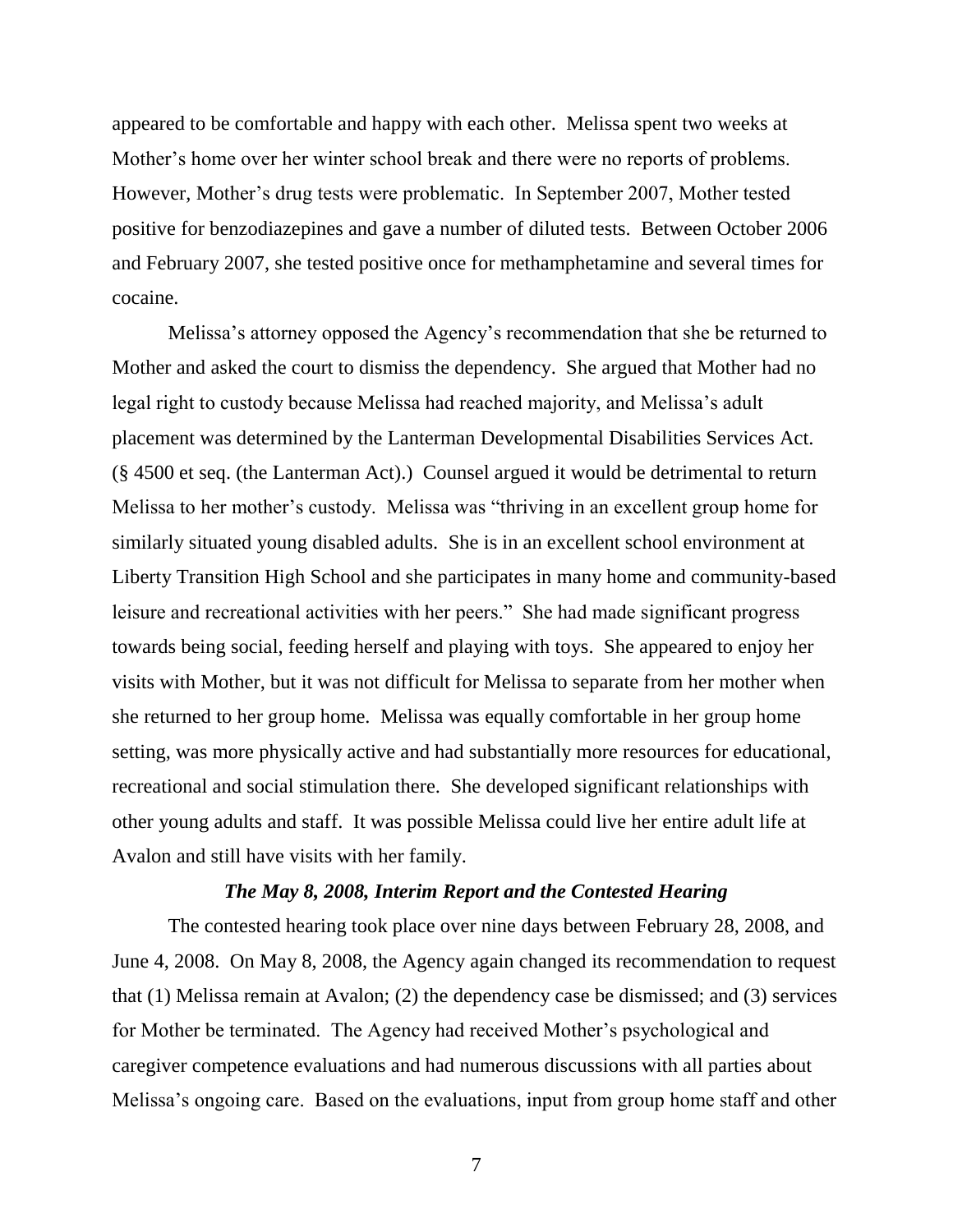care providers, and her lengthy involvement with the case, Melissa"s case worker believed Melissa should remain at Avalon with continued visitation with Mother.

A number of witnesses testified at the contested hearing. Senior case manager Nancy Barreda and supervisor Marcia Campos from La Familia Counseling Services, and care provider Lira Reyes and behavior/program consultant Kokil Stillwater from Avalon testified favorably about Melissa"s care, environment and progress at the group home. Campos believed Mother was not capable of providing suitable care for Melissa, but felt her love, visitation, and support could be a positive factor in Melissa's life. She testified, that pursuant to the authority provided by the Lanterman Act, La Familia can provide for Melissa without the need for a conservatorship; that placement at Avalon would allow Melissa to achieve her fullest potential in the least restrictive environment; and that Mother's history of chemical dependency combined with her own special needs made it highly possible that Melissa would be harmed were she returned to her mother. Stillwater concurred in Campos's assessment.

Dr. Deepa Abraham evaluated Mother"s competence as a caregiver. Dr. Abraham believed that Mother was unable to sustain the level of care Melissa requires due to her own cognitive limitations and her failure to access social services. She thought Melissa should remain in her group home.

Case worker Marilyn Warrick also recommended that Melissa stay at Avalon. Warrick reported that Melissa progressed in the group home program. She believed that Mother could not provide the high level of care Melissa required and was concerned about Mother"s potential for relapse. Like Campos, Stillwater and Abraham, Warrick was concerned there would be a substantial risk of neglect and detriment if Melissa were returned to Mother"s care. Warrick explained that she had previously recommended returning Melissa to her mother because Mother was complying with the case plan, but she changed her mind after she reviewed the competency evaluation prepared by Dr. Abraham.

Mother testified about her capabilities and preparation to care for Melissa Jackie Silva, resident manager of Mother"s trailer court, testified that Melissa was "really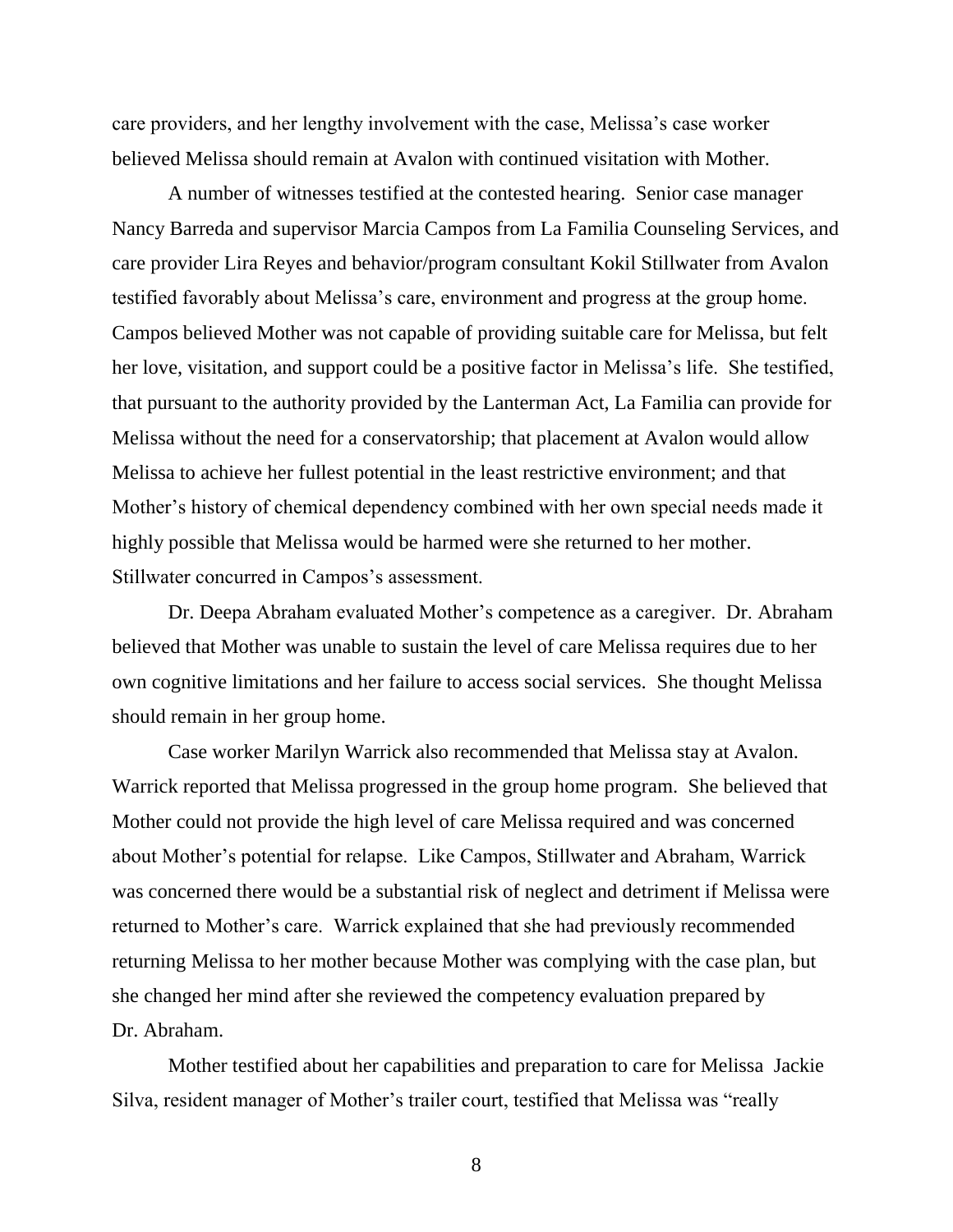excited to see her mom" on a visit the previous summer because she made noises, reached out, and had "little tears in her eyes." Melissa generally seemed happy in her mother's presence. Silva was willing to help Mother with Melissa, but she had no children, had never worked professionally with children, and had never taken care of Melissa.

Mother's sister, R.G., lives near Stockton. She testified that she could help Mother care for Melissa, but she had seen Melissa only twice in the past six months and the many demands on her time prevented her from seeing Mother between April 2006 and December 2007. Her husband was then in remission from stage 4 lymphoma and she had a teenager at home and grandchildren with her every other week. R.G. believes Mother is the "best mom" because she is amazing and dedicated and has cared for her children by herself all of their lives.

#### *June 4, 2008, Order*

The court found there was a substantial risk of detriment to Melissa if she were returned to Mother"s care. The court rejected Mother"s request that the dependency case proceed while she continued to work toward reunification, and found it unrealistic to expect that Mother would be able to care for Melissa anytime in the near future. The court explained that "it's really not a practice of mine to keep dependency cases open where the Agency has developed an adequate transitional plan for emancipation, and here the plan for Melissa is not only adequate but excellent. [¶] We all know that Melissa will never have a chance to truly live independently or go to college or do a lot of the things that other young adults do, but under the Lanterman Act she is entitled to care in the community in the least restrictive setting possible. . . . [¶] The Regional Center has done a wonderful job of finding such a setting for Melissa. She"s in a wonderful home with excellent care, a full staff to meet all her needs around the clock, an excellent school program, friends her own age and many activities and outings. She can live there indefinitely. [¶] She will continue to visit her mother as she does now, as both Avalon and the Regional Center considers family contact to be extremely important. No mother is ever happy to let go of a child she loves, but I have absolutely no hesitation in saying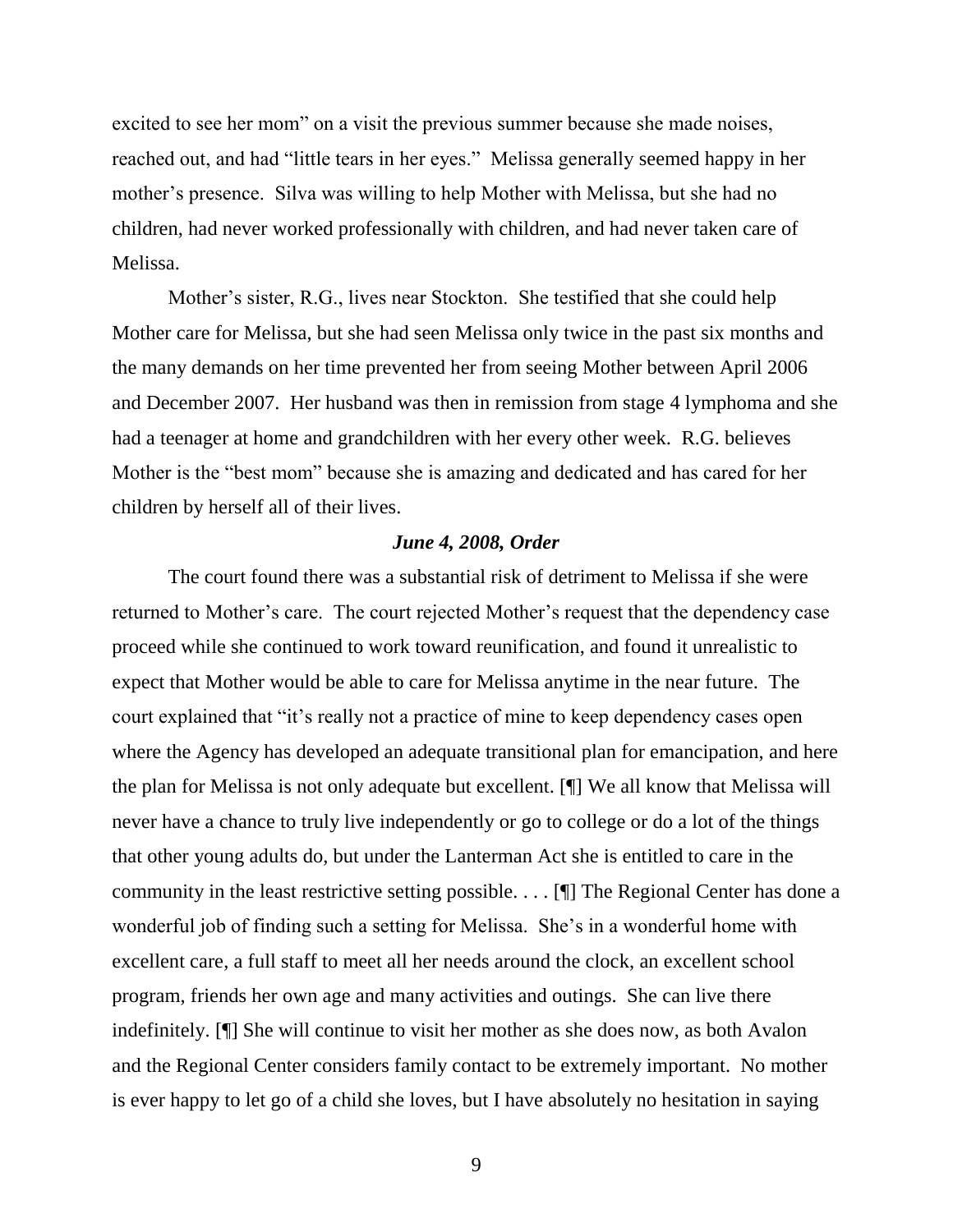that I believe dismissal of dependency with Melissa remaining at Avalon is by far the best solution for Melissa." Accordingly, the court dismissed the dependency case.

Mother filed this timely appeal.

#### **DISCUSSION**

# **I.** *The Trial Court Properly Exercised its Discretion to Dismiss Dependency Jurisdiction*

Mother contends the juvenile court erroneously terminated dependency jurisdiction over Melissa after she reached the age of majority. She argues the court failed to consider whether judicial oversight was necessary to protect Melissa from a foreseeable risk of harm and "to ensure Melissa"s safe return to [Mother] or to ensure [Mother] could serve as Melissa"s legal advocate if she remained in the regional center system." Mother says the court mistakenly focused on whether there would be a substantial risk of detriment if Melissa were returned to Mother"s care, as it would in an 18-month review hearing. Melissa and the Agency disagree. They contend the court correctly exercised its discretion when it considered whether to retain dependency jurisdiction over Melissa after the age of majority. Based upon our review of the record, we agree that the court was aware of and properly exercised its discretionary authority to dismiss the dependency.

"While the juvenile court may not acquire jurisdiction over a person who is 18 years of age or older, once it has obtained jurisdiction of a minor it may retain jurisdiction until the dependent child turns 21. Under section 303, "[t]he court may retain jurisdiction over any person who is found to be a dependent child of the juvenile court until the ward or dependent child attains the age of 21 years." Conversely, under section 390, the dependency petition may be dismissed any time before the minor reaches age 21 "if the court finds that the interests of justice and the welfare of the minor require the dismissal, and that the parent or guardian of the minor is not in need of treatment or rehabilitation." " (*In re Holly H*. (2002) 104 Cal.App.4th 1324, 1330.)

Section 391 sets forth procedural requirements for hearings to terminate jurisdiction over dependent children who have reached the age of majority. Under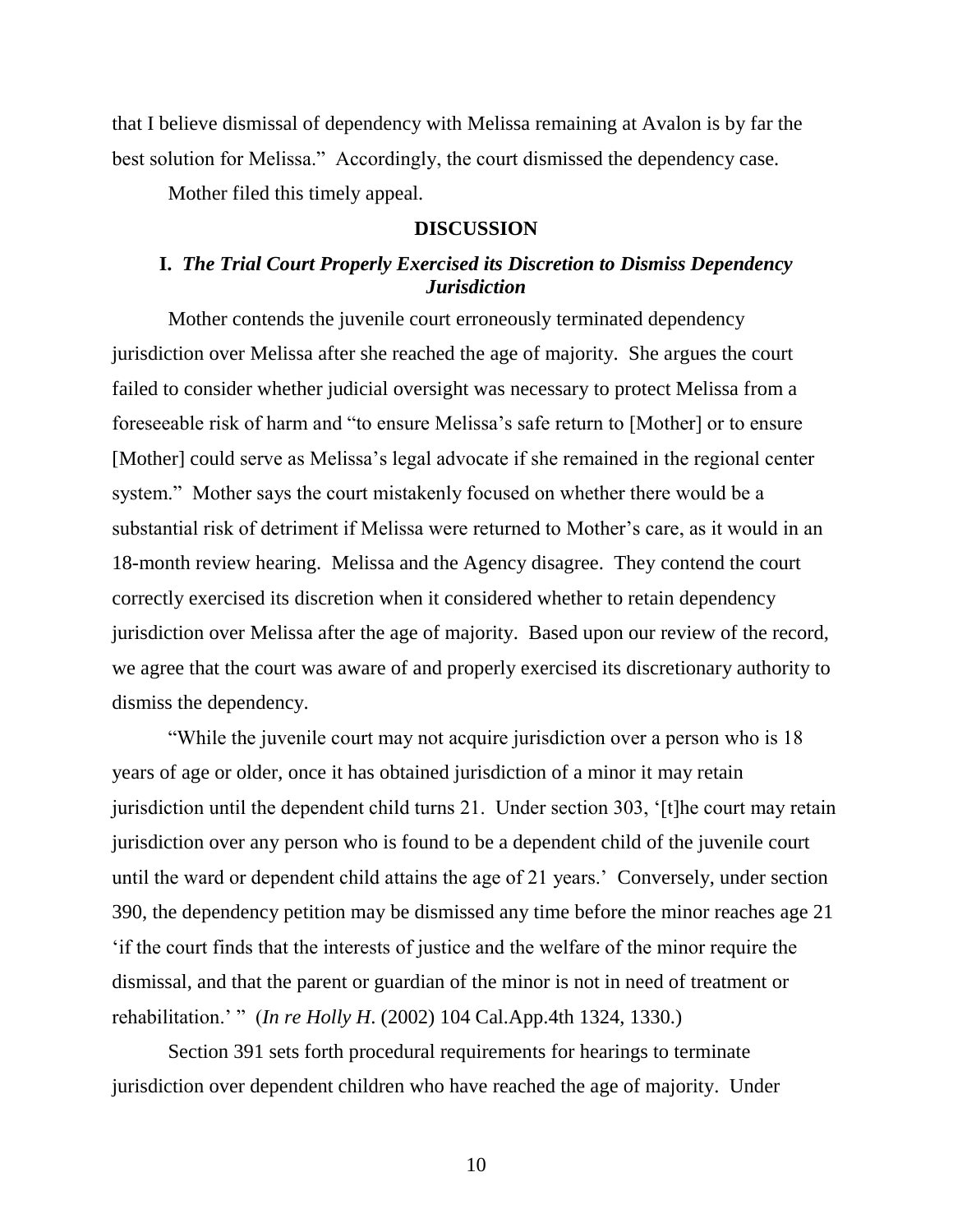section 391, subdivision (a)(2), the child welfare agency is required to submit a report verifying that the child has been provided with written information about the dependency case, legal documents including a social security card and birth certificate, and assistance obtaining health insurance, housing, employment or other financial support, and higher education. If the court finds the agency has not satisfied these requirements *and* that termination of dependency jurisdiction would be harmful to the child"s best interests, it may continue the dependency jurisdiction only for the period of time necessary for the agency to comply  $(\S$  391, subd. (a)(2), (3).) But, the juvenile court also retains the discretion "to continue jurisdiction *for other reasons*." (§ 391, subd. (a)(2), (3), italics added.)

The legal standard that governs a decision to continue jurisdiction past the age of majority for such "other reasons" is well settled, and the parties do not appear to disagree on the controlling law. The court "must consider whether termination would give rise to an existing or reasonably foreseeable future harm to the young adult. If not, *. . .* jurisdiction should be terminated. However, if there is a prospect of such harm, the court must decide whether retaining jurisdiction would ultimately serve the best interests of the child." (*In re Holly H., supra,* 104 Cal.App.4th at p. 1336; see also *In re D.R.* (2007) 155 Cal.App.4th 480, 487; *In re Robert L.* (1998) 68 Cal.App.4th 789, 794.) The party seeking to terminate jurisdiction bears the burden of persuasion. (*In re Robert L., supra*, at p. 793.)

Mother's contention that the court confused the standard that applies in an 18month review hearing with the standard that applies to the termination of dependency jurisdiction is unsupported by the record. The record shows that when the court terminated jurisdiction, it had before it *both* the 18-month review and the question of dismissal. Melissa"s counsel expressly sought dismissal pursuant to sections 390 and 391. Her written opposition to Mother"s request for custody set forth the "existing and reasonably foreseeable future harm" standard for dismissal after a dependent child reaches the age of majority and cited the key cases for the controlling law. (See *In re Tamika C*. (2005) 131 Cal.App.4th 1153; *In re Holly H.*, *supra,* 104 Cal.App.4th 1324; *In*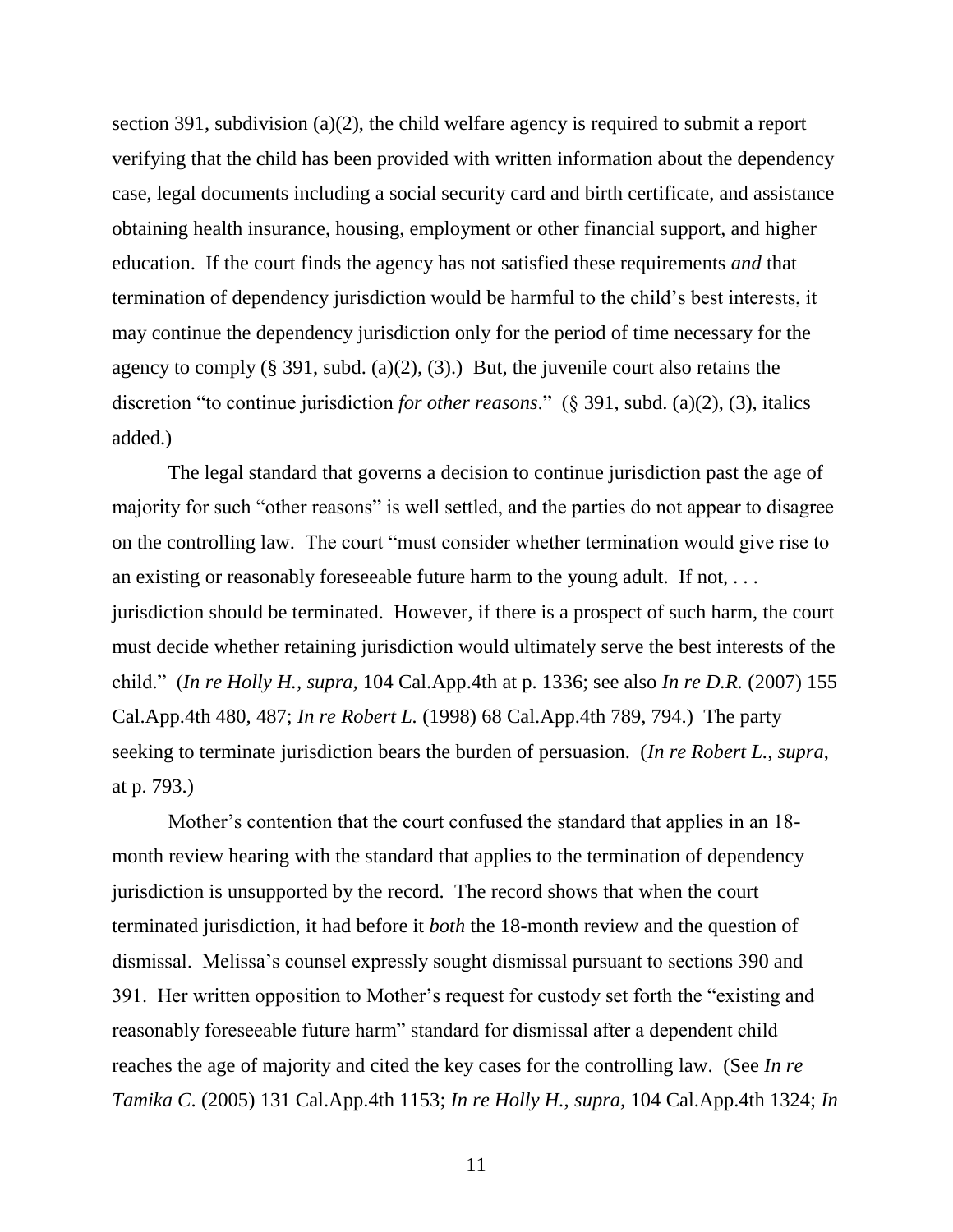*re Robert L*., *supra*, 68 Cal.App.4th 789.) The Agency"s counsel argued both issues, as did Melissa"s. The court made it clear that the first issue before it was the 18-month review and stated the correct standard, i.e., whether returning Melissa to Mother"s care would create a substantial risk of detriment. The court found there was such a risk, and therefore denied Mother"s request that Melissa be returned to her care. Only then did the court proceed to consider whether to dismiss or continue Melissa"s dependency. There was no confusion.

Mother asserts that Melissa"s counsel erroneously argued the juvenile court was required to dismiss jurisdiction because Melissa was no longer a minor. Not so. To the contrary, it was counsel"s view that the juvenile court "[u]nquestionably" may retain jurisdiction until the dependent reaches the age of 21. But even if counsel was incorrect, there is no indication in the record that *the court* was unaware of its authority to retain jurisdiction until Melissa reached 21 years of age. The trial court is presumed to have been aware of and followed the applicable law unless error is affirmatively shown. (*People v. Martinez* (1998) 65 Cal.App.4th 1511, 1517.) None is shown here, and notwithstanding counsel"s alleged error, Mother acknowledges that the court "articulated it was aware it had the authority to continue jurisdiction."

Mother also contends in this appeal for the first time that the court "failed to require [the] Agency to submit the requisite written report and documents or the mandatory Judicial Council form JV-365, intended to implement [section 391].<sup>3</sup> We

<sup>&</sup>lt;sup>3</sup> Section 391, subdivision (a)(2) requires the Agency to "Submit a report verifying that the following information, documents and services have been provided to the child: [¶] (A) Written information concerning the child"s dependency case, including any known information regarding the child"s Indian heritage or tribal connections, if applicable, his or her family history and placement history, any photographs of the child or his or her family in the possession of the county welfare department, other than forensic photographs, the whereabouts of any siblings under the jurisdiction of the juvenile court, . . . directions on how to access the documents the child is entitled to inspect under Section 827, and the date on which the jurisdiction of the juvenile court would be terminated. [¶] (B) The following documents: [¶] (i) Social security card. [ $\mathbb{I}$ ] (ii) Certified birth certificate.  $\mathbb{I}$ ] (iii) Health and education summary . . . .  $\mathbb{I}$ ] (iv) Driver's license . . . or identification card . . . . [[] . . . [[] (C) Assistance in completing an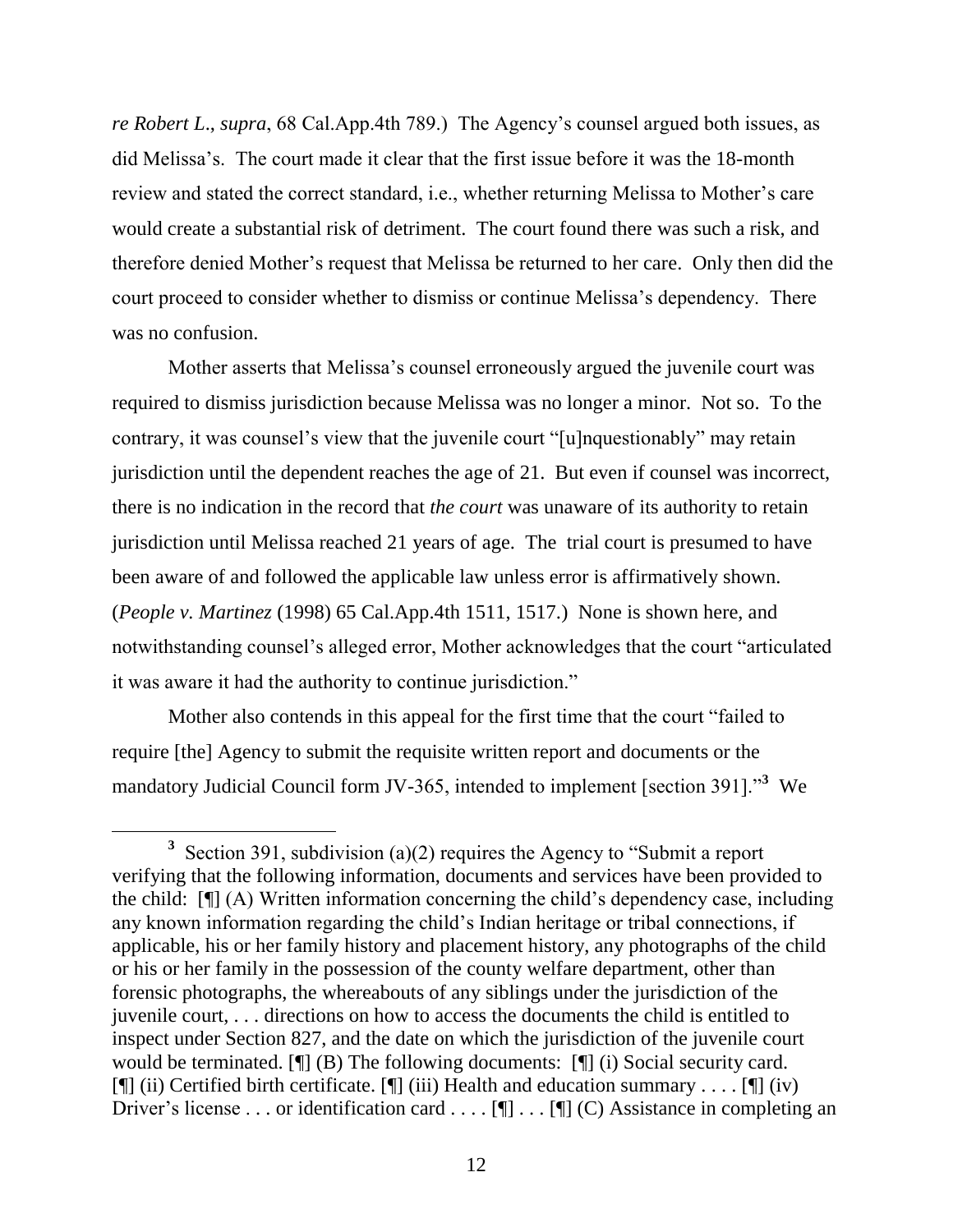will not address this alleged error because it was waived by Mother's failure to raise it in the juvenile court, when it could have been easily remedied. " "" An appellate court will ordinarily not consider procedural defects or erroneous rulings, in connection with relief sought or defenses asserted, where an objection could have been but was not presented to the [trial] court by some appropriate method . . . ." " [¶] Moreover, it would be inappropriate to allow a party not to object to an error of which the party is or should be aware, " "thereby permitting the proceedings to go to a conclusion which he may acquiesce in, if favorable, and which he may avoid, if not.' [Citation.]" [Citation.] [¶] Appellate courts have applied the waiver doctrine in dependency proceedings in a wide variety of contexts, including cases involving failures to obtain various reports required by statute." " (*In re Carrie W.* (2003) 110 Cal.App.4th 746, 755.) Here, four months before the case was dismissed Melissa"s counsel told the court that "Melissa also has all the information, documents and services that she is entitled to receive pursuant to W&I section 391. Her providers have her social security information, birth certificate and her health and education records. She has income through SSI and attendant regional center funding and Medi-Cal, as well as an excellent educational program. She has housing. . . . Contact and support with her community and extended and [*sic*] family are encouraged as part of Melissa"s appropriate "circle of support." " Mother never contended otherwise, even when Melissa"s counsel asked the juvenile court at the June 2008 hearing to find the Agency had complied with section 391. She is therefore barred from doing so on appeal.

application for Medi-Cal or assistance in obtaining other health insurance; referral to transitional housing, if available, or assistance in securing other housing; and assistance in obtaining employment or other financial support. [¶] (D) Assistance in applying for admission to college . . . or to other educational institution and in obtaining financial aid, where appropriate.  $[\P]$  (E) Assistance in maintaining relationships with individuals who are important to a child who has been in out-of-home placement in a group home for six months or longer from the date the child entered foster care, based on the child"s best interests."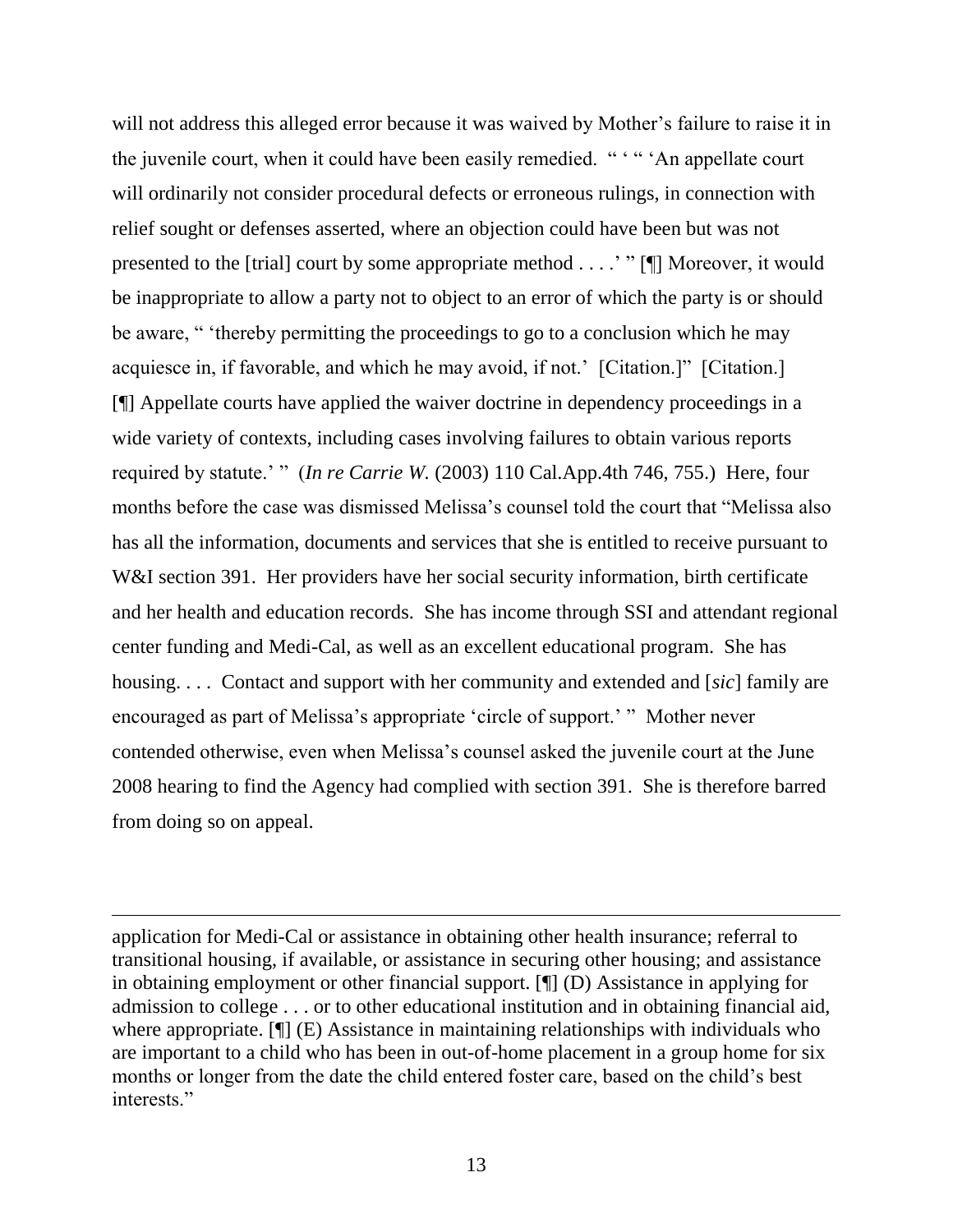Mother"s related contention that her attorney was ineffective because she failed to preserve these issues is without merit. A parent who claims ineffective assistance of counsel in a dependency case must show that counsel "failed to act in a manner to be expected of reasonably competent attorneys practicing in the field of juvenile dependency law." (*In re Kristin H.* (1996) 46 Cal.App.4th 1635, 1667-1668.) Put in a slightly different way, the parent must affirmatively show, in addition to prejudice, that the alleged errors by trial counsel involved a crucial issue and cannot be explained on the basis of any knowledgeable choice of tactics. (*In re Dennis H.* (2001) 88 Cal.App.4th 94, 98-99.) Mother makes no such showing. She claims that her attorney failed to clarify the correct legal standard governing the retention or dismissal of jurisdiction after the age of majority. But, as we have explained, the record shows neither any confusion on this point nor a failure by Mother's attorney to argue the applicable law. Moreover, Mother's counsel may have strategically declined to challenge the Agency"s compliance with section 391because she knew Melissa had been provided with the required documents and assistance months before the final hearing. Declining to raise a pointless argument is an entirely reasonable choice of tactics.

#### **II.** *Mother's Challenge to the Court's Risk of Detriment Finding is Moot*

Mother challenges the evidence supporting the juvenile court's 18-month review finding that there would be substantial risk of detriment to Melissa if she were returned to Mother's care. The Agency argues, correctly, that this issue is moot because Mother's parental rights over Melissa terminated by operation of law when Melissa turned 18.

Parental authority ceases when a child attains the age of majority. (Fam. Code, § 7505, subd. (c).) Melissa is now 20 years old and, as discussed in part I, *ante*, the court properly dismissed the dependency jurisdiction under sections 390 and 391 based on its independent finding that continuing jurisdiction was not required to prevent an existing or foreseeable risk of harm to Melissa. Neither Mother"s parental rights nor the juvenile court's dependency jurisdiction over Melissa could be restored if the 18-month review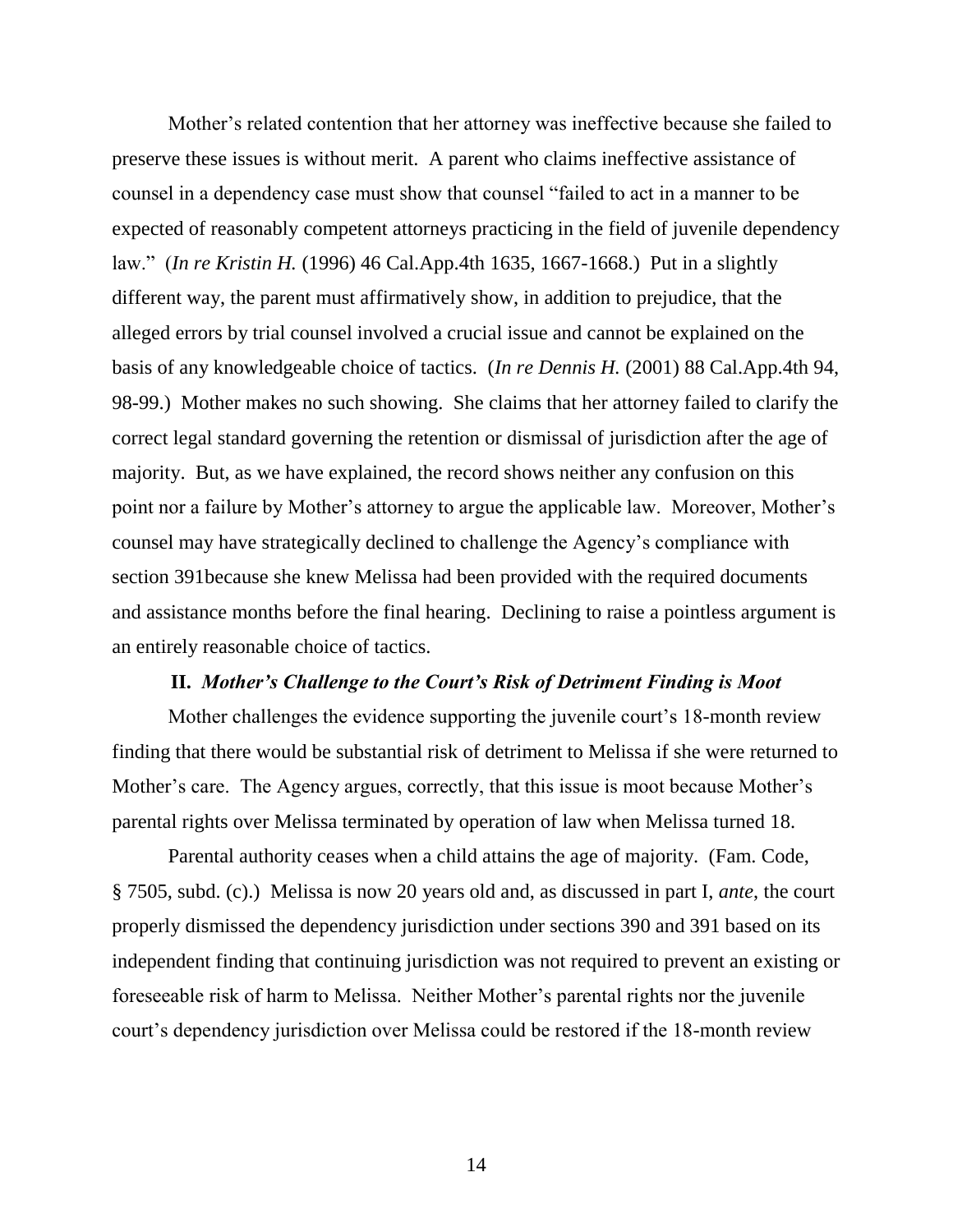finding were now to be reversed.**<sup>4</sup>** As reversal would thus have no practical impact and provide Mother with no effectual relief, her challenge to the 18-month review finding is moot. (*In re Jessica K.* (2000) 79 Cal.App.4th 1313, 1315-1316 [appeal from denial of section 388 petition rendered moot by final order terminating parental rights]; see generally *Downtown Palo Alto Com. for Fair Assessment v. City Council* (1986) 180 Cal.App.3d 384, 391.)

## **III.** *ICWA Defects Are Also Moot*

It is apparently undisputed that the Agency failed to comply with the ICWA"s notice requirements despite having information that Melissa might be of Indian heritage. This error, however, is also moot.

If there is reason to believe that a child who is the subject of a dependency proceeding is an Indian child, ICWA requires that notice of the proceeding be given to the implicated tribes or the Secretary of the Interior. (*In re Desiree F.* (2000) 83 Cal.App.4th 460, 471; 25 U.S.C. § 1912, subd. (a); Cal. Rules of Court, rule 5.481(a)(4).) "The Indian status of the child need not be certain to invoke the notice requirement." (*Desiree F., supra,* at p. 471.) Although Mother informed the Agency in 2006 that she had Cherokee ancestry in her maternal family, the Agency's status review reports uniformly, and without explanation, reported that ICWA did not apply in this case. Apparently no ICWA notice was given.

Mother contends the omission requires reversal of the juvenile court orders with instructions to the court to retain its jurisdiction over Melissa and order the Agency to comply with ICWA. Because of the unusual posture of this case, we do not agree. ICWA"s requirements are stringent, and noncompliance by courts and child welfare agencies lead to frequent reversals that direct compliance with ICWA requirements. (See generally *In re I.G.* (2005) 133 Cal.App.4th 1246, 1254.) But reversal to direct ICWA compliance is not an option in this case. ICWA applies only when an "Indian child" is

<sup>&</sup>lt;sup>4</sup> To be clear, we express no opinion on the merits of Mother's challenge to the evidence supporting the court's finding of detriment.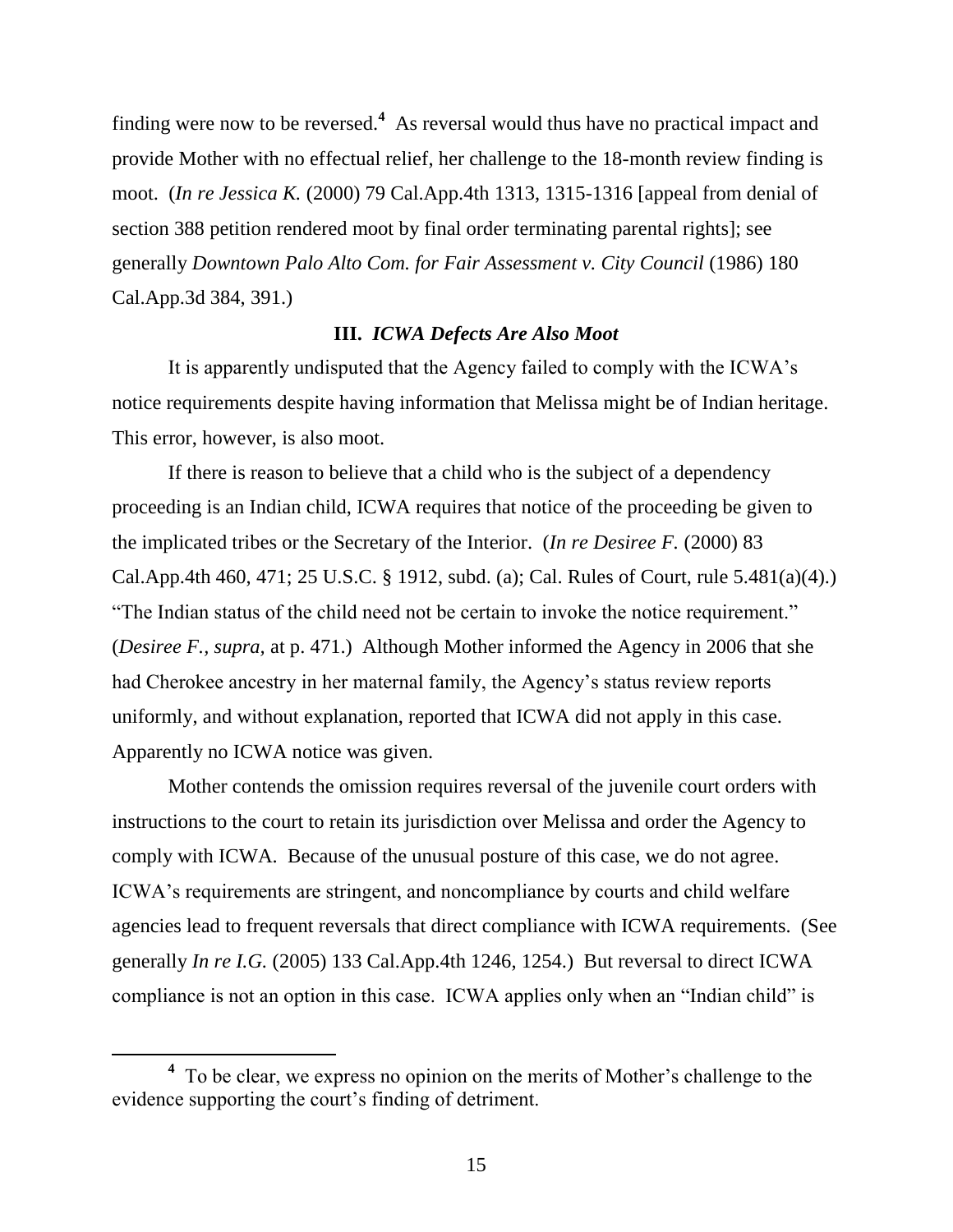the subject of a "child custody proceeding," as those terms are defined by the Act. (25 U.S.C. §§ 1903, 1911; see *Matter of Adoption of Baade* (S.D. 1990) 462 N.W.2d 485, 490.) An "Indian child" is "any unmarried person *who is under age eighteen* and is either (a) a member of an Indian tribe . . . and is the biological child of a member of an Indian tribe."  $(25 \text{ U.S.C. } § 1903, \text{ subd. } (4); § 224.1, \text{ subd. } (a).) \text{ California employs the same}$ definitions—not some "higher protection" that would broaden the scope of these definitions to include individuals beyond the age of majority, as Mother contends. (§§ 224, subd. (b), 224.1, subds. (a), (c).)

As Melissa is now 20 years old, she can no longer be an "Indian child" who could be subject to ICWA proceedings if the orders Mother challenges in this appeal were reversed. Although ICWA gives adopted Indian children over the age of 18 the right to certain information concerning their parentage and tribal affiliation (25 U.S.C. §§ 1917, 1951), those provisions apply only to individuals who, unlike Melissa, were in an adoptive placement.<sup>5</sup> There is therefore no basis for the institution of ICWA proceedings in this case. Because a reversal to require the Agency to comply with ICWA could not provide Melissa, Mother or any possible Indian tribe with meaningful relief, Mother"s ICWA contentions are moot.

## **IV.** *Judicial Notice*

The Agency has asked this court to take judicial notice of certain factual matters concerning drug testing, 12-step programs, and cerebral palsy. We deny the request because the matters the Agency asks us to notice are not proper subjects of judicial notice. (See *Mangini v. R. J. Reynolds Tobacco Co.* (1994) 7 Cal.4th 1057, 1063-1065.) Moreover, the information in question was apparently not presented to the juvenile court in this case and is unnecessary to our resolution of the contentions of error asserted in this appeal. (See *Tanja H. v. Regents of University of California* (1991) 228 Cal.App.3d 434, 440, fn. 1.)

<sup>&</sup>lt;sup>5</sup> This is also likely why information concerning a child's possible Indian heritage is required to be included in any report prepared pursuant to section 391.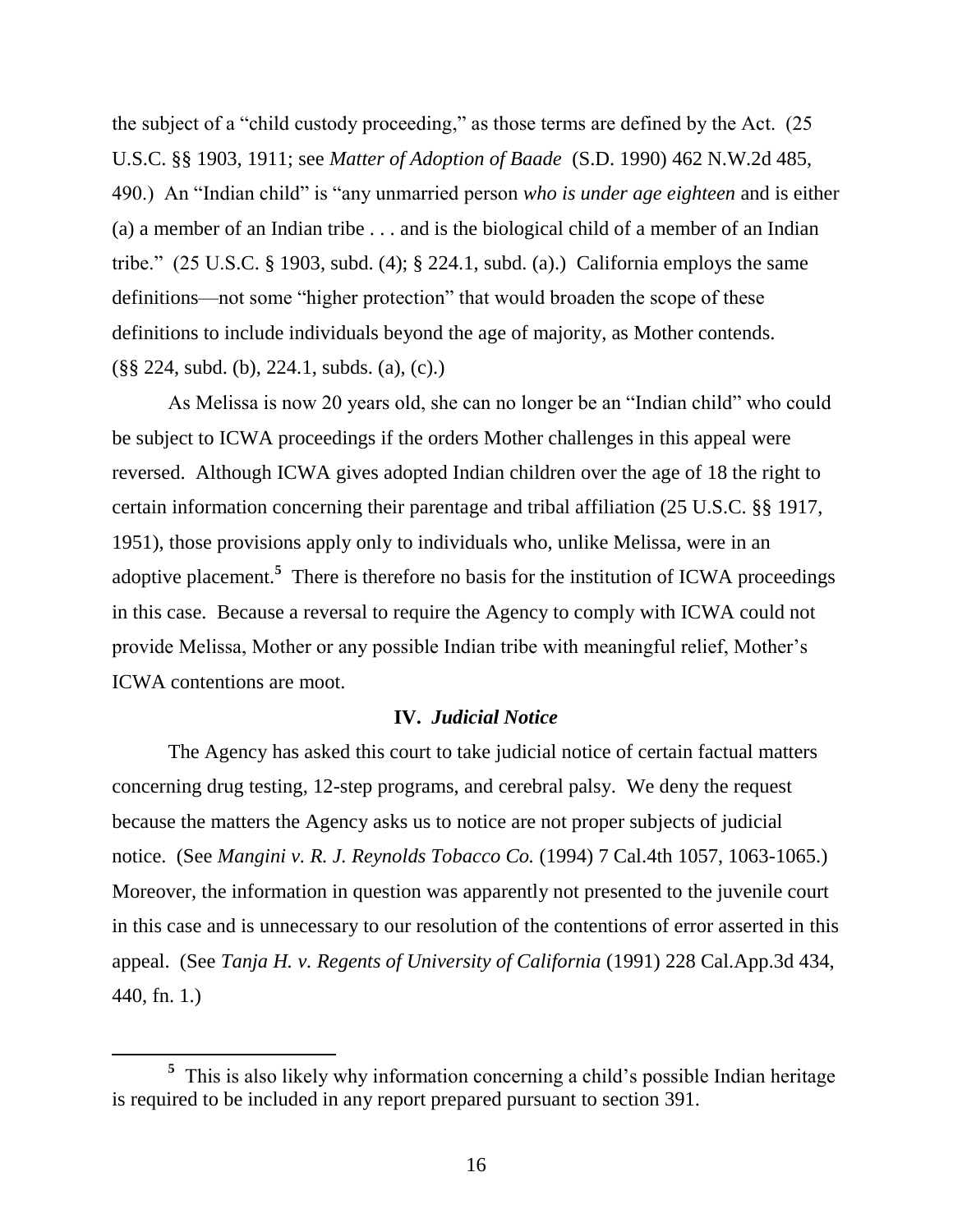# **DISPOSITION**

The orders of the juvenile court are affirmed.

Siggins, J.

\_\_\_\_\_\_\_\_\_\_\_\_\_\_\_\_\_\_\_\_\_\_\_\_\_

We concur:

McGuiness, P.J.

\_\_\_\_\_\_\_\_\_\_\_\_\_\_\_\_\_\_\_\_\_\_\_\_\_

\_\_\_\_\_\_\_\_\_\_\_\_\_\_\_\_\_\_\_\_\_\_\_\_\_

Jenkins, J.